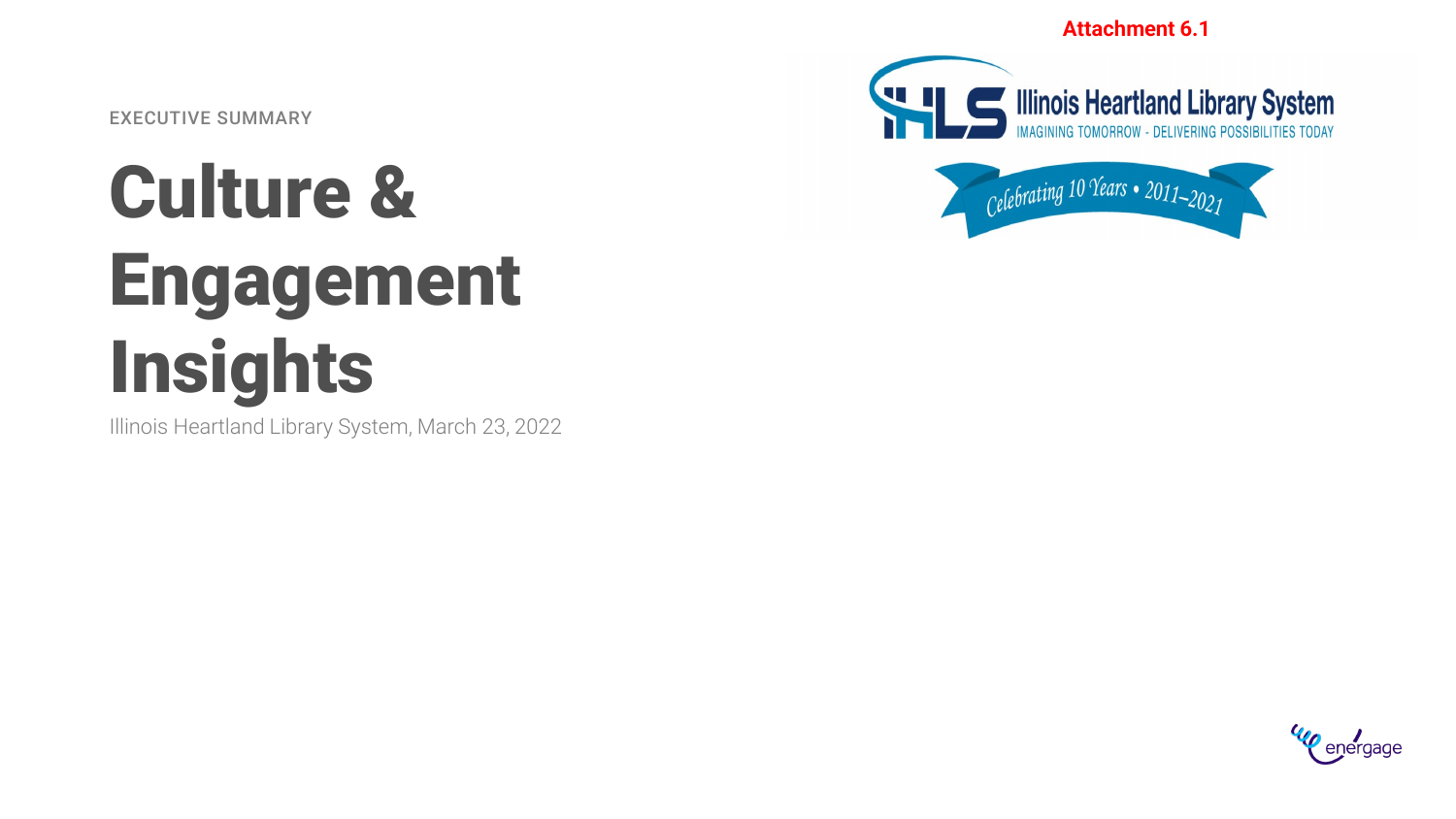# The March 2022 employee survey conducted at Illinois Heartland Library System had a response rate of 65.6%.

96 employees were invited and 63 responded (65.6%).

- [Culture cloud](#page-2-0)
- [Employee engagement](#page-3-0)
- [The big picture](#page-5-0)
- **[Survey statements](#page-9-0)**
- **[Demographics](#page-10-0)**
- **[Strengths](#page-13-0)**
- [Recommended focus areas](#page-14-0)
- [So what do you do now?](#page-16-0)
- [About this report](#page-17-0)

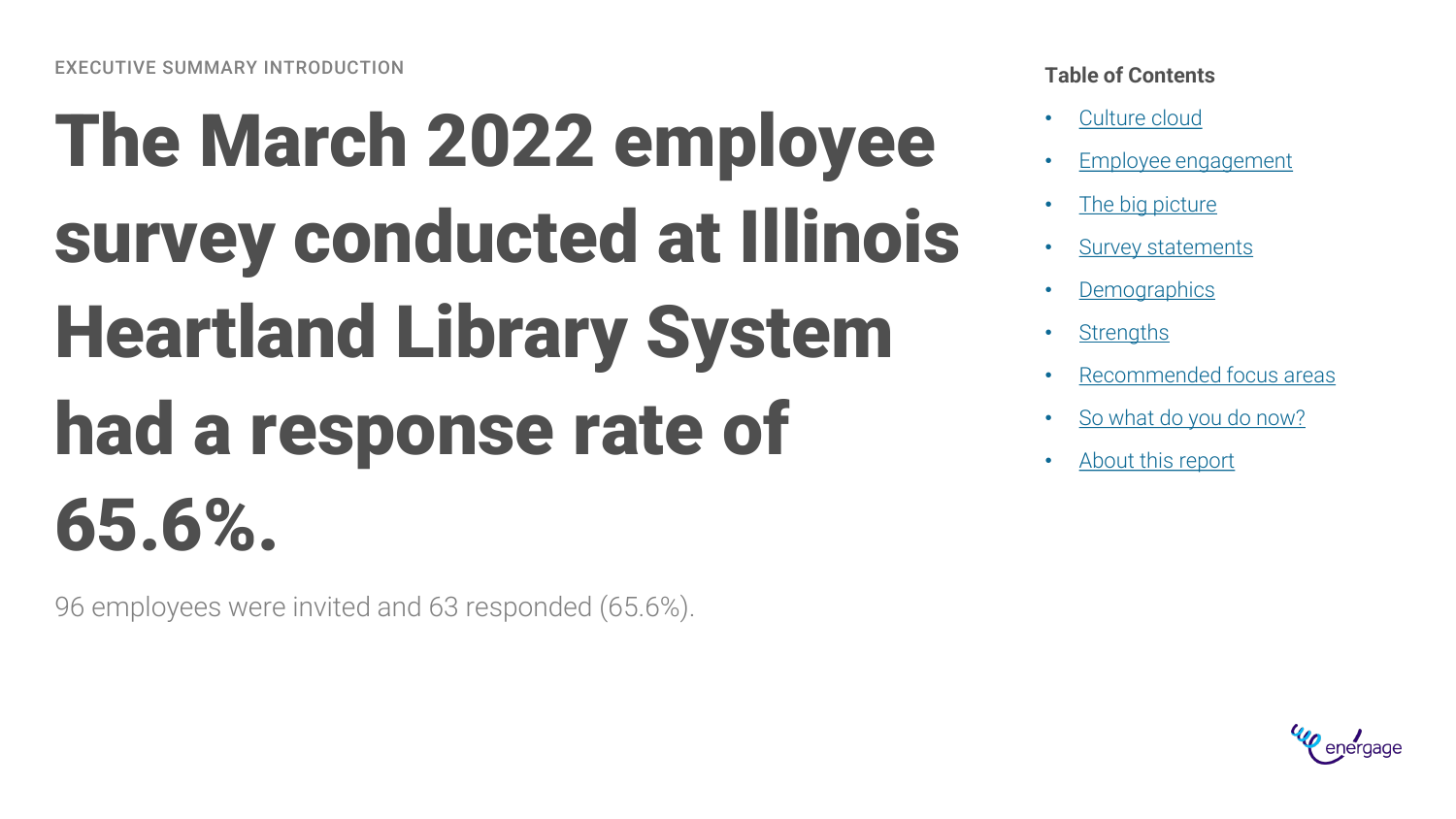#### <span id="page-2-0"></span>CULTURE CLOUD

This culture cloud displays words Illinois Heartland Library System employees used to describe their company's culture.

Employees were asked to **describe the culture at Illinois Heartland Library System in three words**. Our text analysis tools identified these words as the most common.

#### Helpful Hints

Green words were used by Illinois Heartland Library System employees who are engaged.

Red words were used by Illinois Heartland Library System employees who are disengaged.

Highlighted words are your company values.

encouraging team dedicated caring friendly professional respectful supportive fun collaborative relaxed Service flexible service-oriented

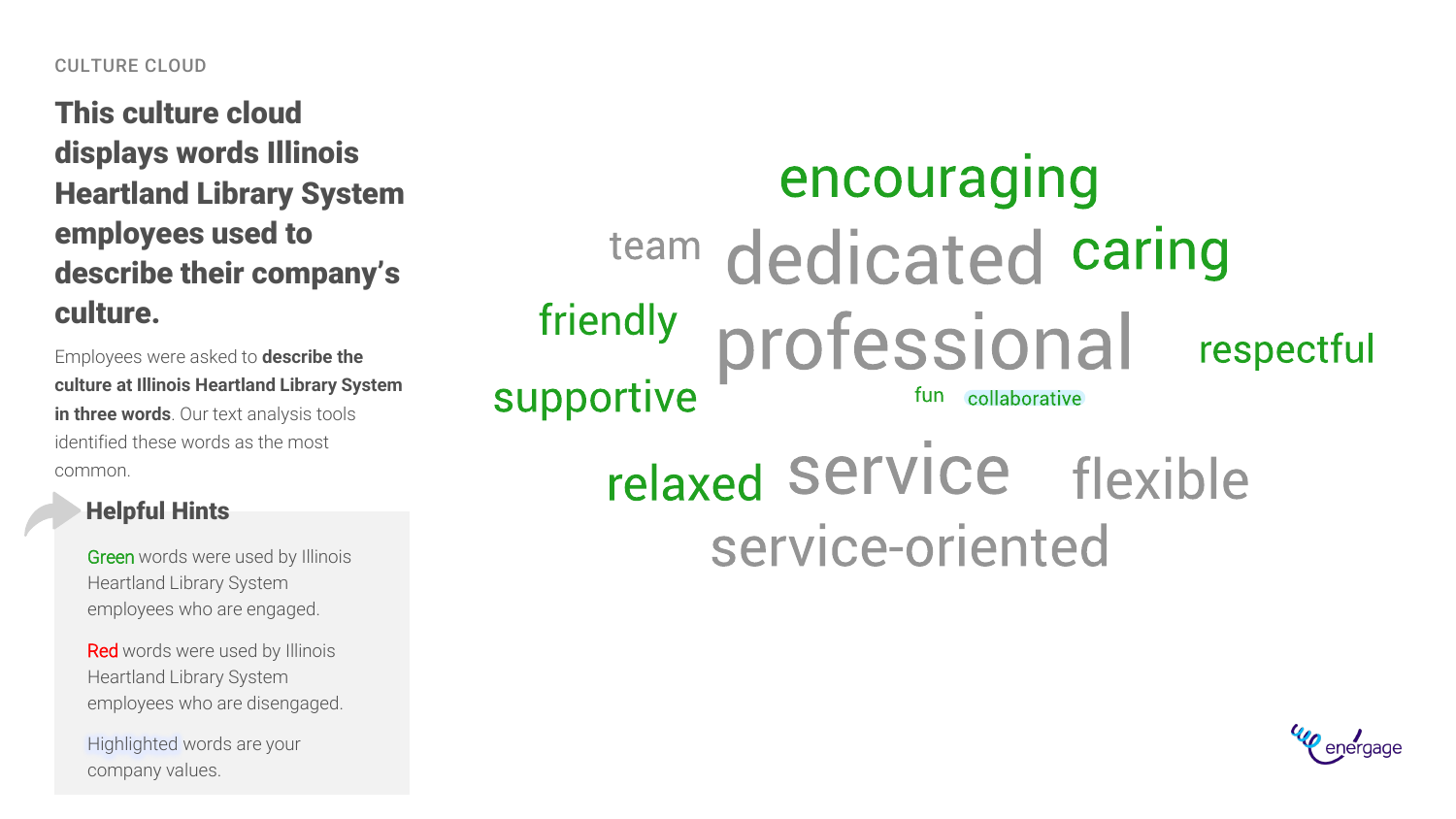## <span id="page-3-0"></span>What is Engagement?

**The percentage of employees who are:**

- **Highly Motivated**  This company motivates me to give my very best at work
- **Committed to staying**  I have not considered searching for a better job in the past month
- **Willing to recruit others**  I would highly recommend working at this company to others



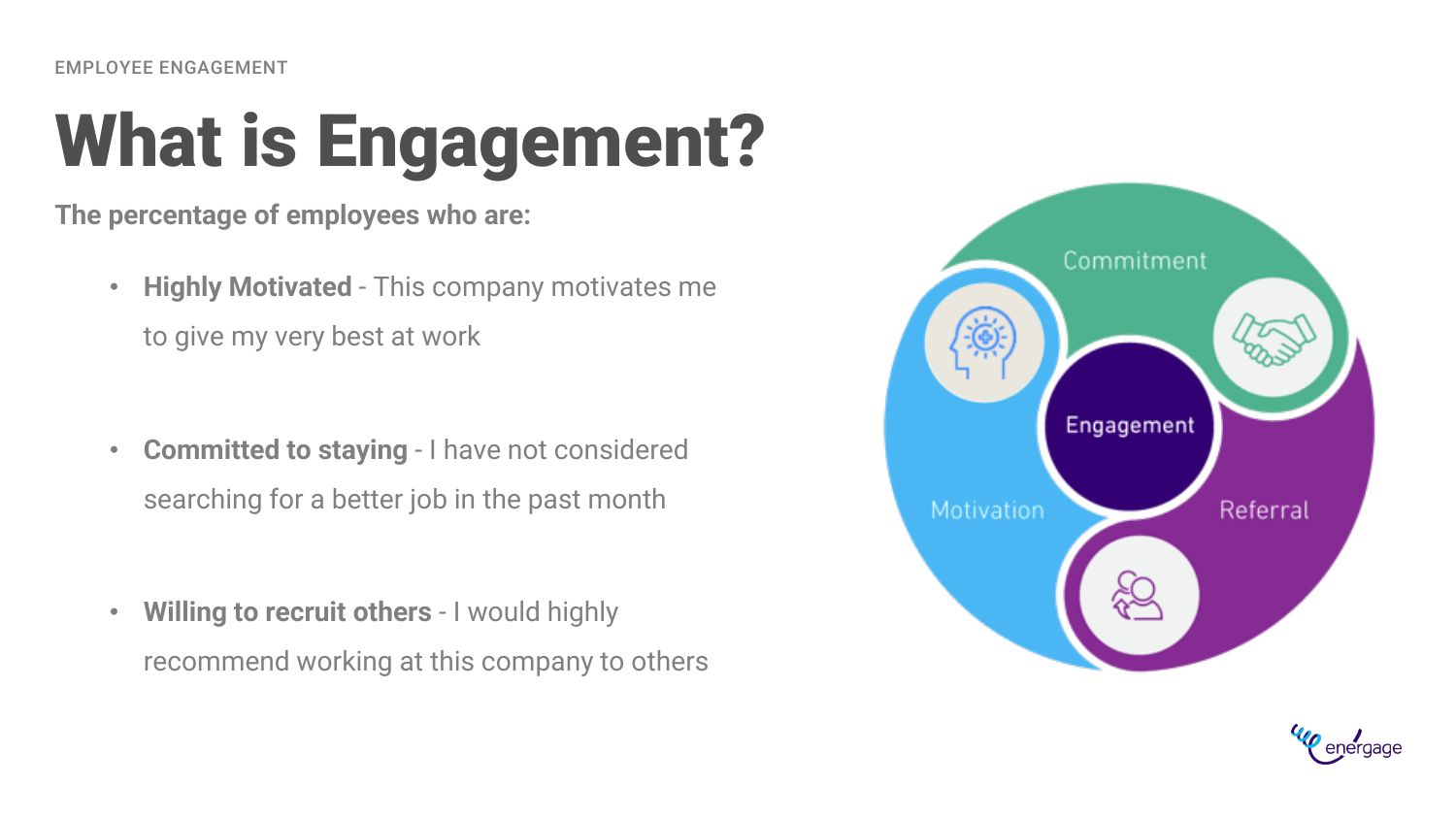#### EMPLOYEE ENGAGEMENT

### Illinois Heartland Library System overall employee engagement: 71%

| 5% | 24% | 55% | 16% |
|----|-----|-----|-----|
|----|-----|-----|-----|

This chart shows the employee engagement levels for Illinois Heartland Library System and for top-level Departments.

To protect confidentiality, only Departments with 30 or more responders are shown.

**Deeply disengaged** employees answered strongly negatively to at least one of the engagement statements

**Disengaged** employees answered neutral or lower on at least one of the engagement statements (% excludes deeply disengaged)

**Engaged** employees answered slightly positively or higher to all three engagement statements (% excludes enthusiastically engaged).

#### **Enthusiastically engaged**

employees answered strongly positively to all three engagement statements.

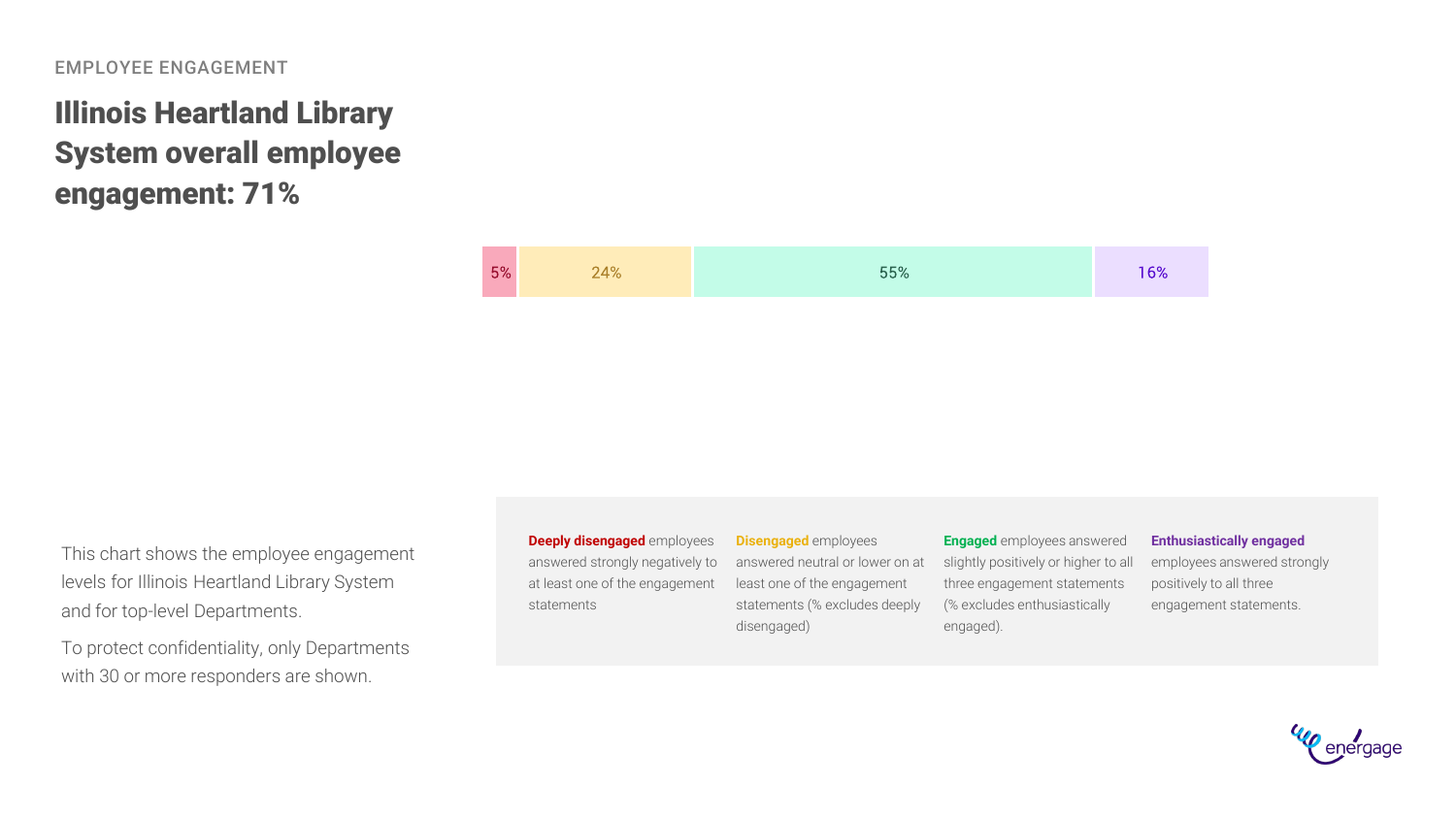#### <span id="page-5-0"></span>THE BIG PICTURE

Overall, Illinois Heartland Library System scored at the 31st percentile compared to similar nonprofits.

The **Big Picture** for an organization is an average score calculated by how organizations similar to yours responded to the culture driver statements.



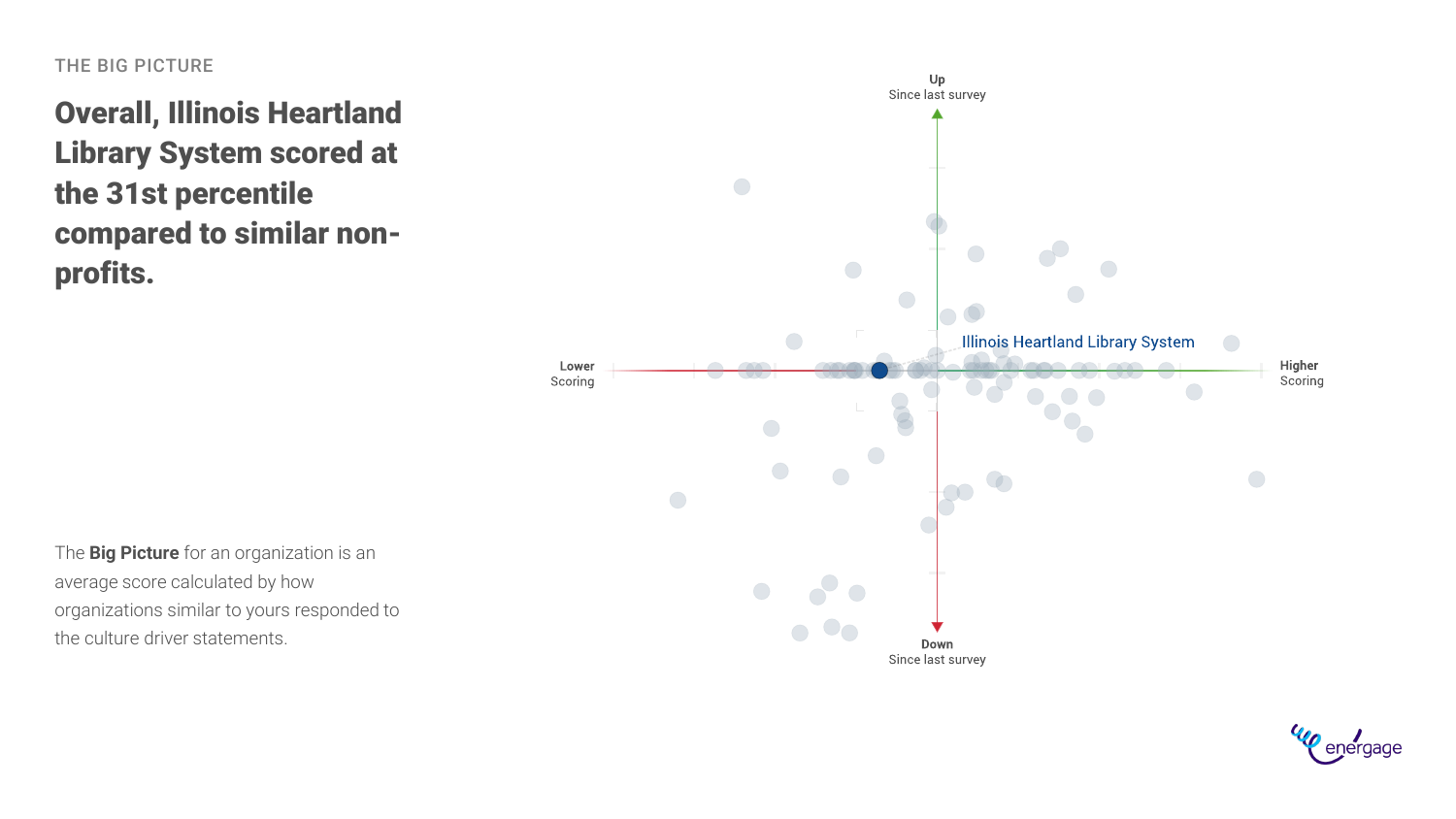#### UNDERSTANDING YOUR RESULTS

### Response scores to individual statements are represented by dots placed horizontally.

Scores are calculated in percentiles based on overall scores of other non -profits similar to yours.

Scores that fall below the 25th percentile are emphasized in **red**, and those above the 50th percentile are emphasized in **green**.

Those that fall between the 25th and 50th percentile are grey.

|                                                                        | Below 25th<br>percentile | 25th to 50th<br>percentile | Above 50th<br>percentile |
|------------------------------------------------------------------------|--------------------------|----------------------------|--------------------------|
|                                                                        |                          |                            |                          |
| Example of a statement that scored<br>above 50th percentile            |                          |                            |                          |
| Example of a statement that scored<br>between 25th and 50th percentile |                          |                            |                          |
| Example of a statement that scored<br>below 25th percentile            |                          |                            |                          |

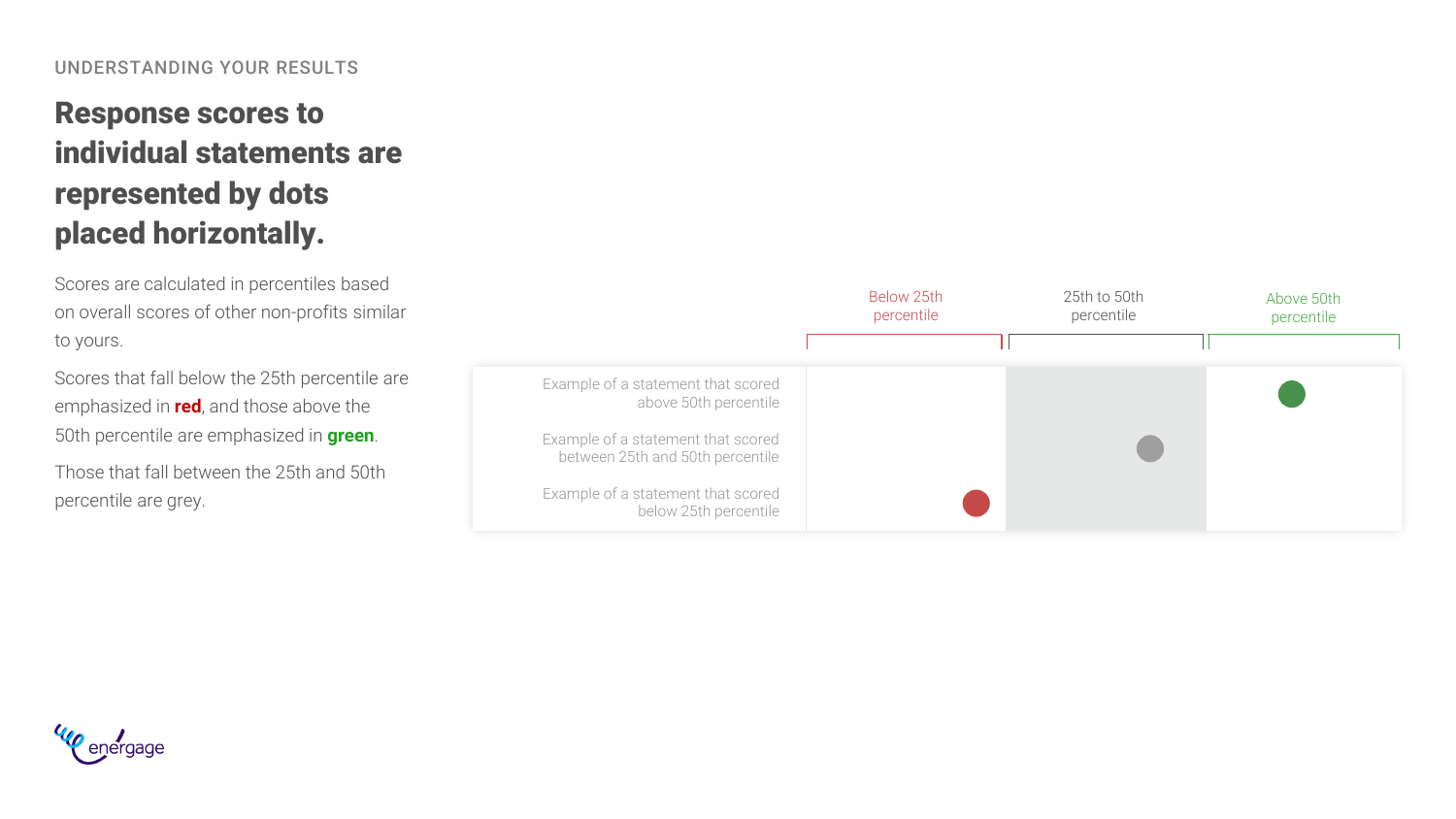#### UNDERSTANDING YOUR RESULTS

## A change in score from your previous survey is represented by an arrow.

Arrows that point to the right indicate an area of **improvement** for that statement. Arrows that point to the left indicate a **decline**. The larger the arrow, the more impactful the change.

The most significant increases are colored **green**, while the most significant declines are colored **red**



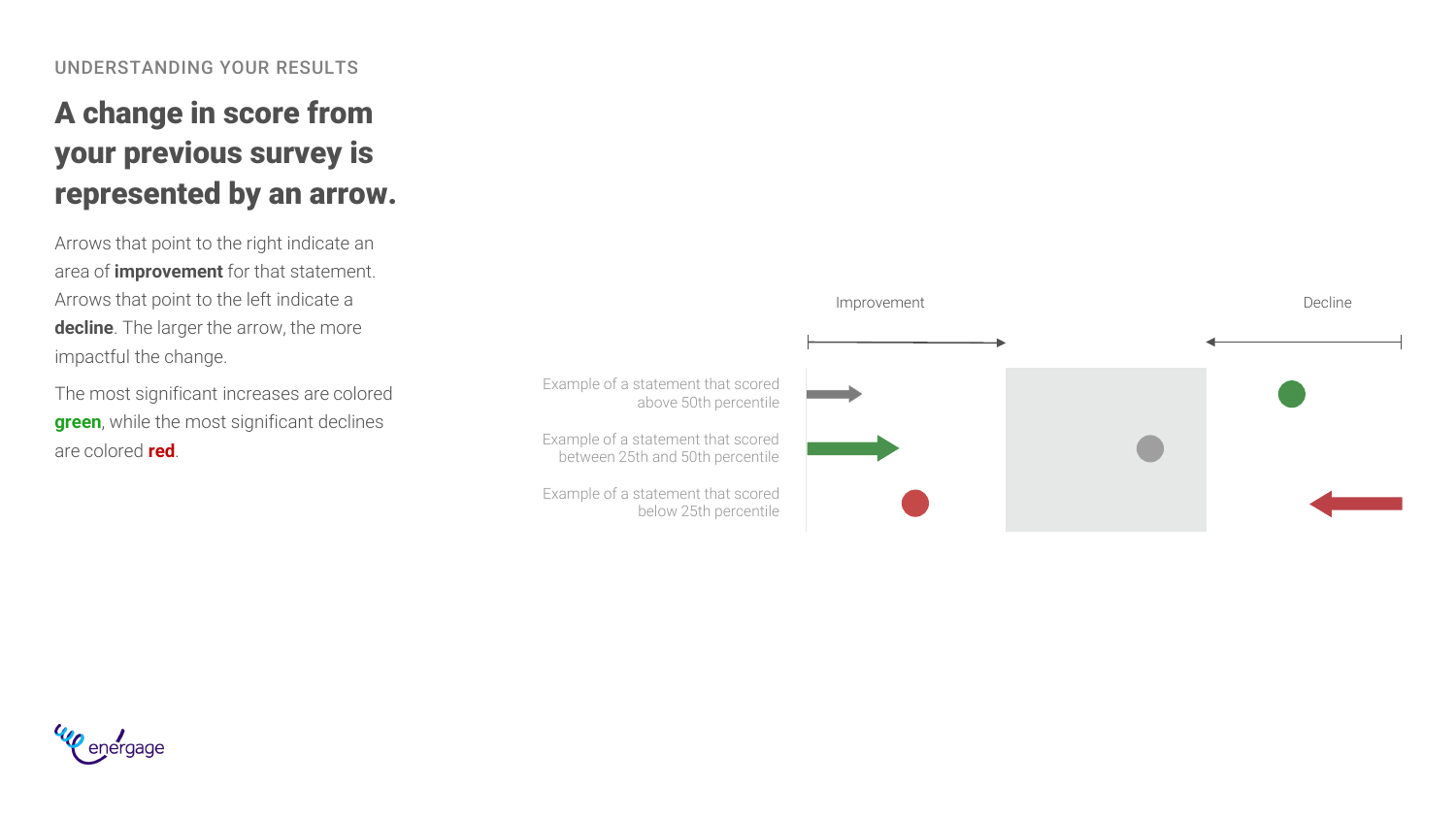#### UNDERSTANDING YOUR RESULTS

## The size of a dot has different meanings, depending on the chart you are viewing.

When looking at overall scores for **statements**, dot size represents a statement's impact on employee engagement. When viewing **group scores**, the size of the dot corresponds to the number of people who responded.

**Statements** Larger dots represent the importance of this statement as it relates to employee engagement.



**Group Scores** Large dot represents a group that had a higher number of responders



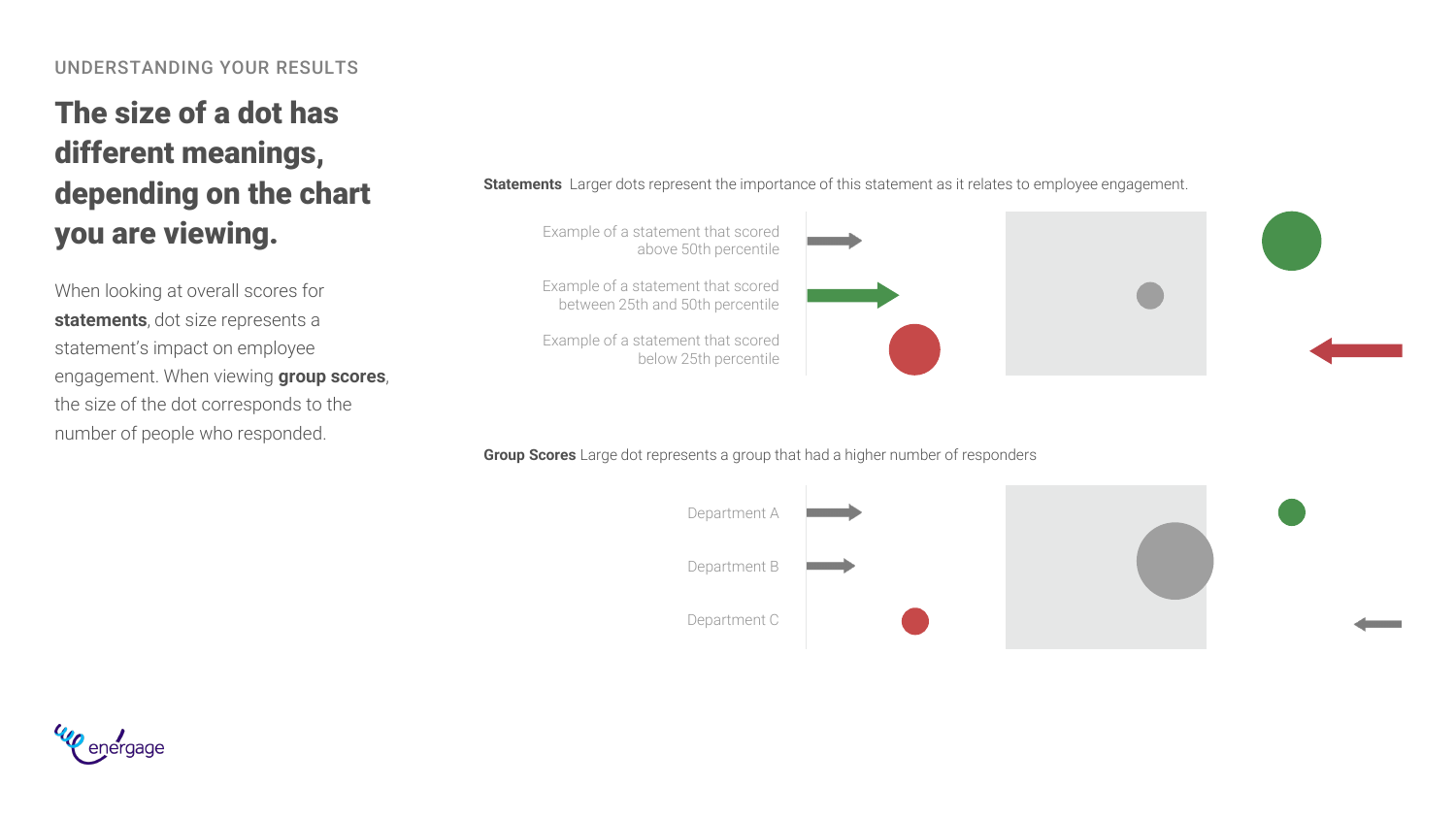#### <span id="page-9-0"></span>SURVEY STATEMENTS

## These are Illinois Heartland Library System's company level results for the survey.

Scores are sorted vertically from **positive to negative**, starting from the top of the chart.

#### Helpful Hints

**Green** circles represent scores above the 50th percentile.

**Red** circles represent scores below the 25th percentile.

**Arrows** (if present) represent change from previous survey

**Dot size** represents impact on engagement

I feel genuinely appreciated at **Illinois Heartland Library System** 

My manager cares about my concerns

New ideas are encouraged at **Illinois Heartland Library System** 

Illinois Heartland Library System enables me to work at my full potential

My manager helps me learn and grow

At Illinois Heartland Library System, we do things efficiently and well

There is good interdepartmental cooperation at Illinois Heartland Library System

I feel well-informed about important decisions at Illinois Heartland Library System

> I feel included at Illinois **Heartland Library System**

My job makes me feel like I am part of something meaningful

Senior managers understand what is really happening at Illinois Heartland Library System

> I believe Illinois Heartland Library System is going in the right direction

Illinois Heartland Library System encourages different points of view

Meetings at Illinois Heartland Library System make good use of my time

> Illinois Heartland Library System operates by strong values

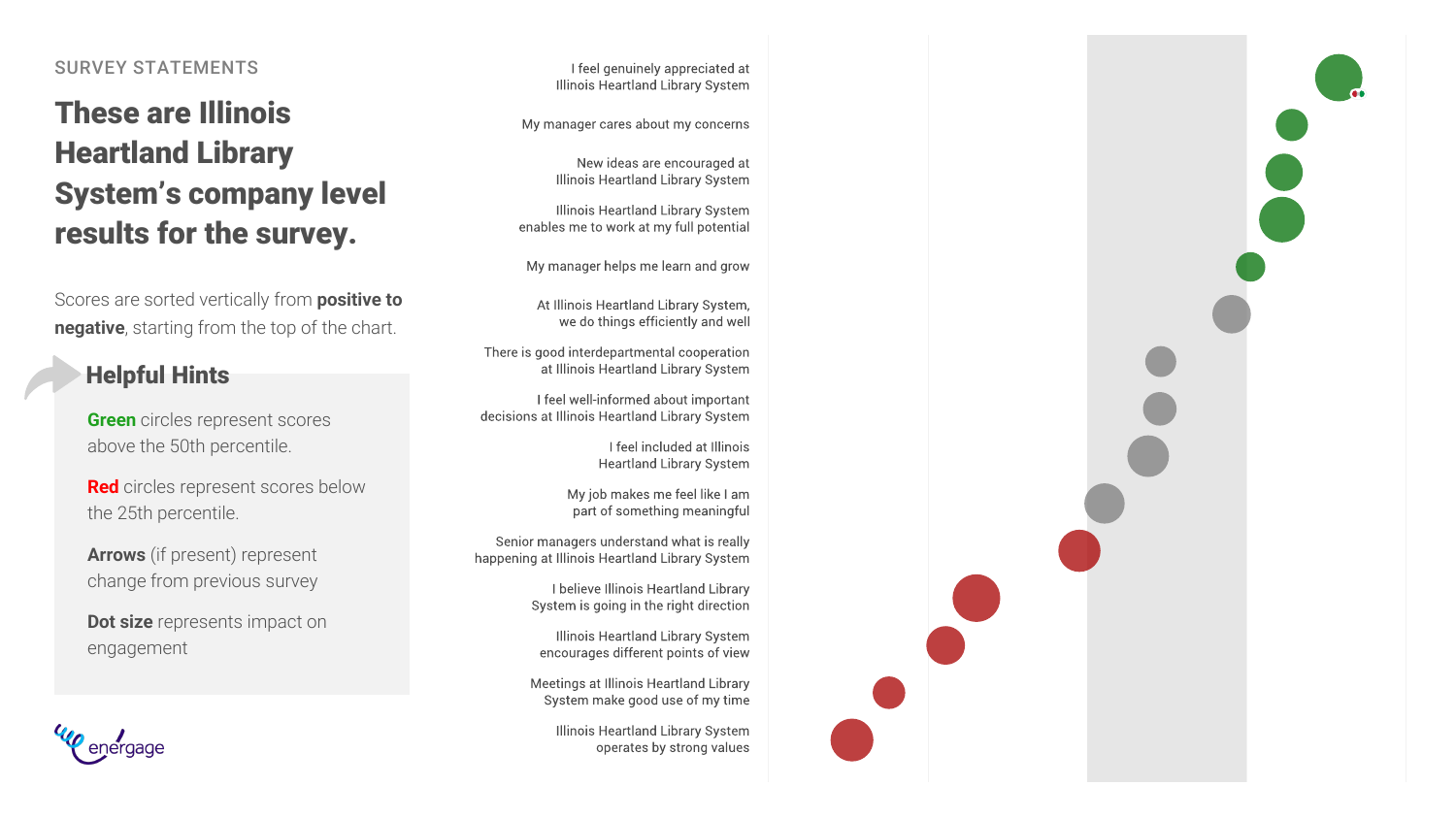#### <span id="page-10-0"></span>SALARY BANDS

This chart shows salary bands sorted from highest salary bands to lowest salary bands.

#### Helpful Hints

**Green** circles represent scores above the 50th percentile.

**Red** circles represent scores below the 25th percentile.

**Arrows** (if present) represent change from previous survey

**Dot size** represents number of responders by group

More than \$50,000

\$30,000 - \$50,000

Less than \$30,000



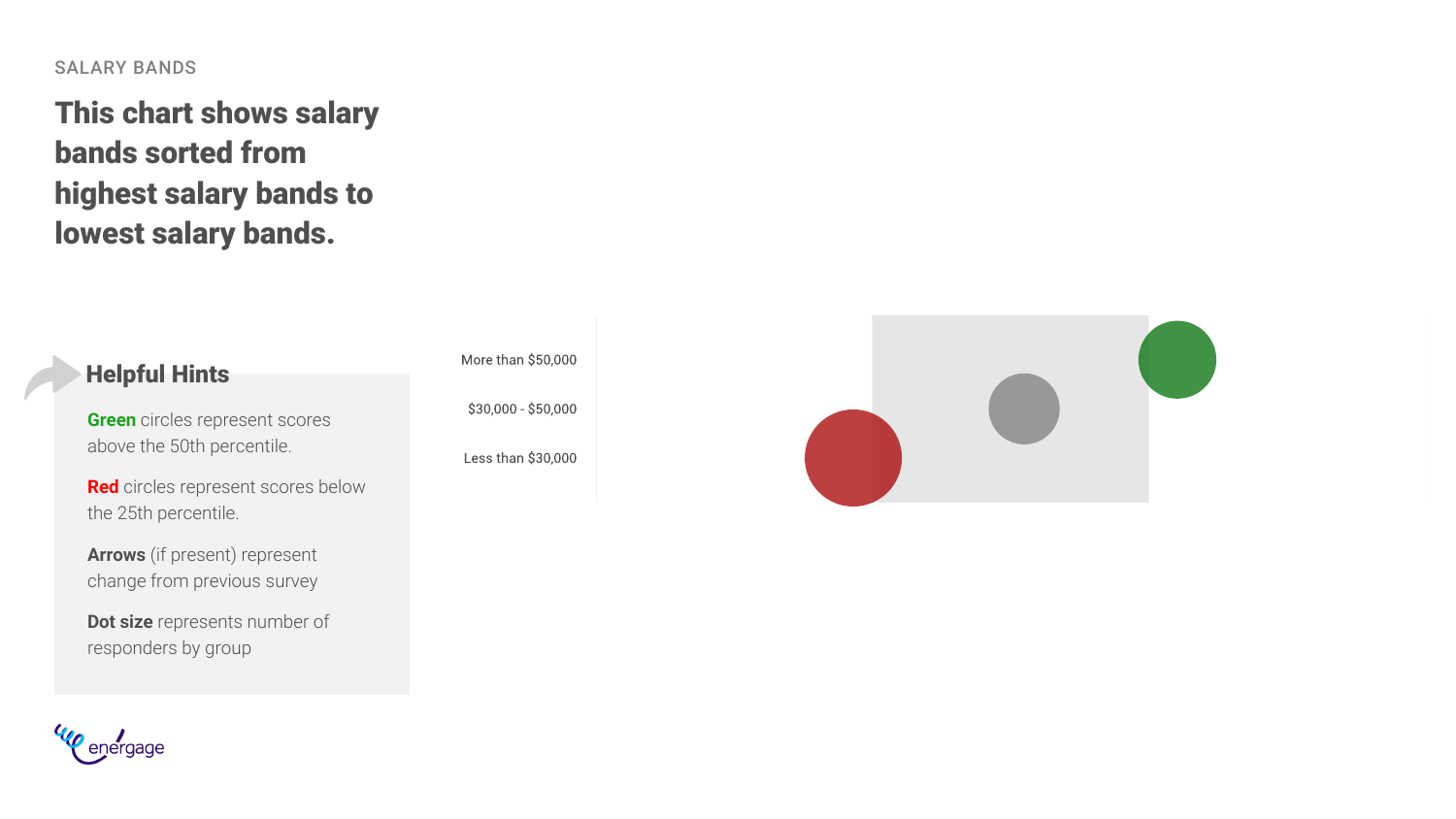#### REMOTE

This chart shows remotes sorted by score from most positive on the top to most negative on the bottom.



**Dot size** represents number of responders by group

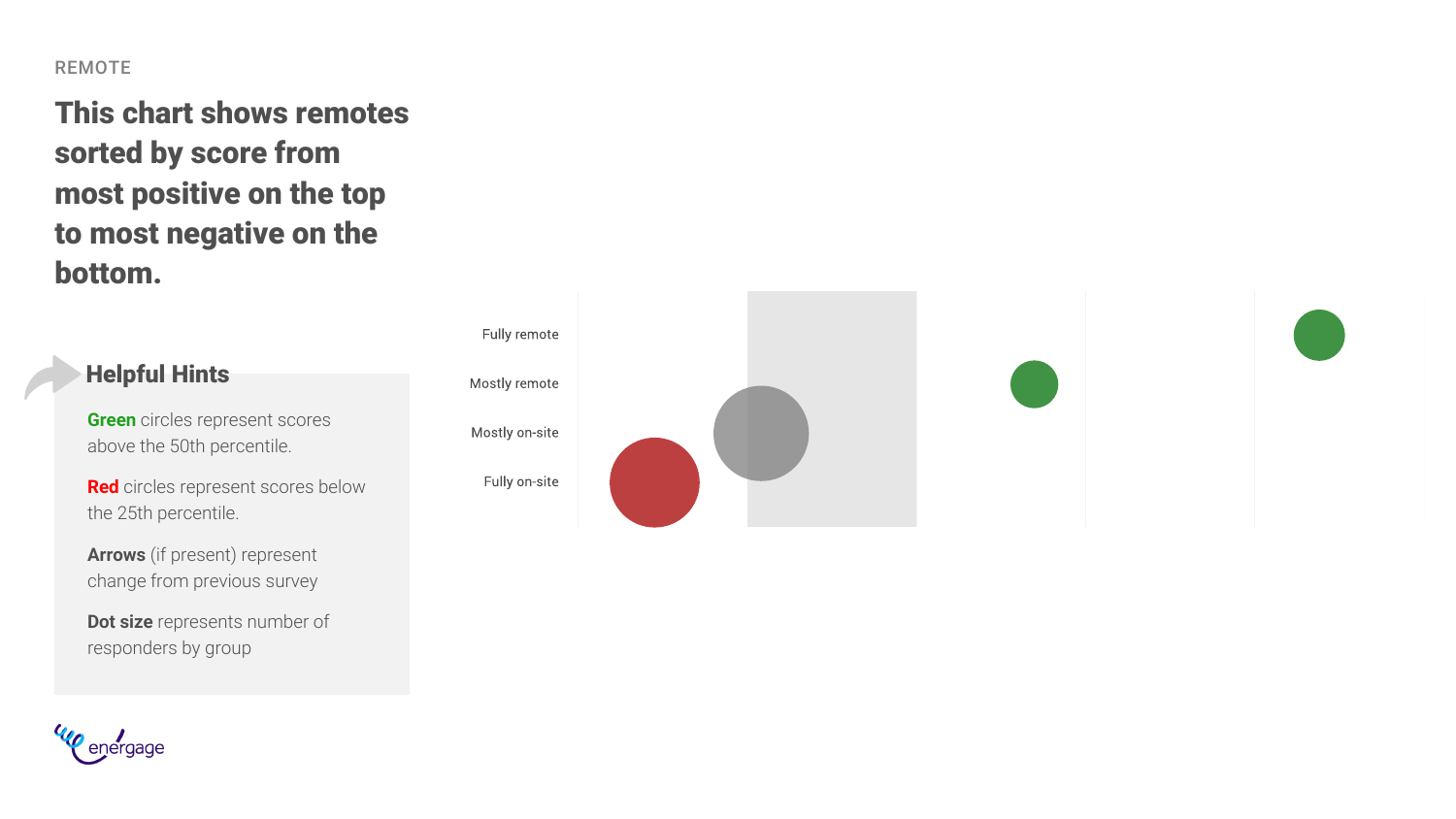#### **TENURE**

### This chart shows tenures sorted from highest tenure to lowest tenure.



nergage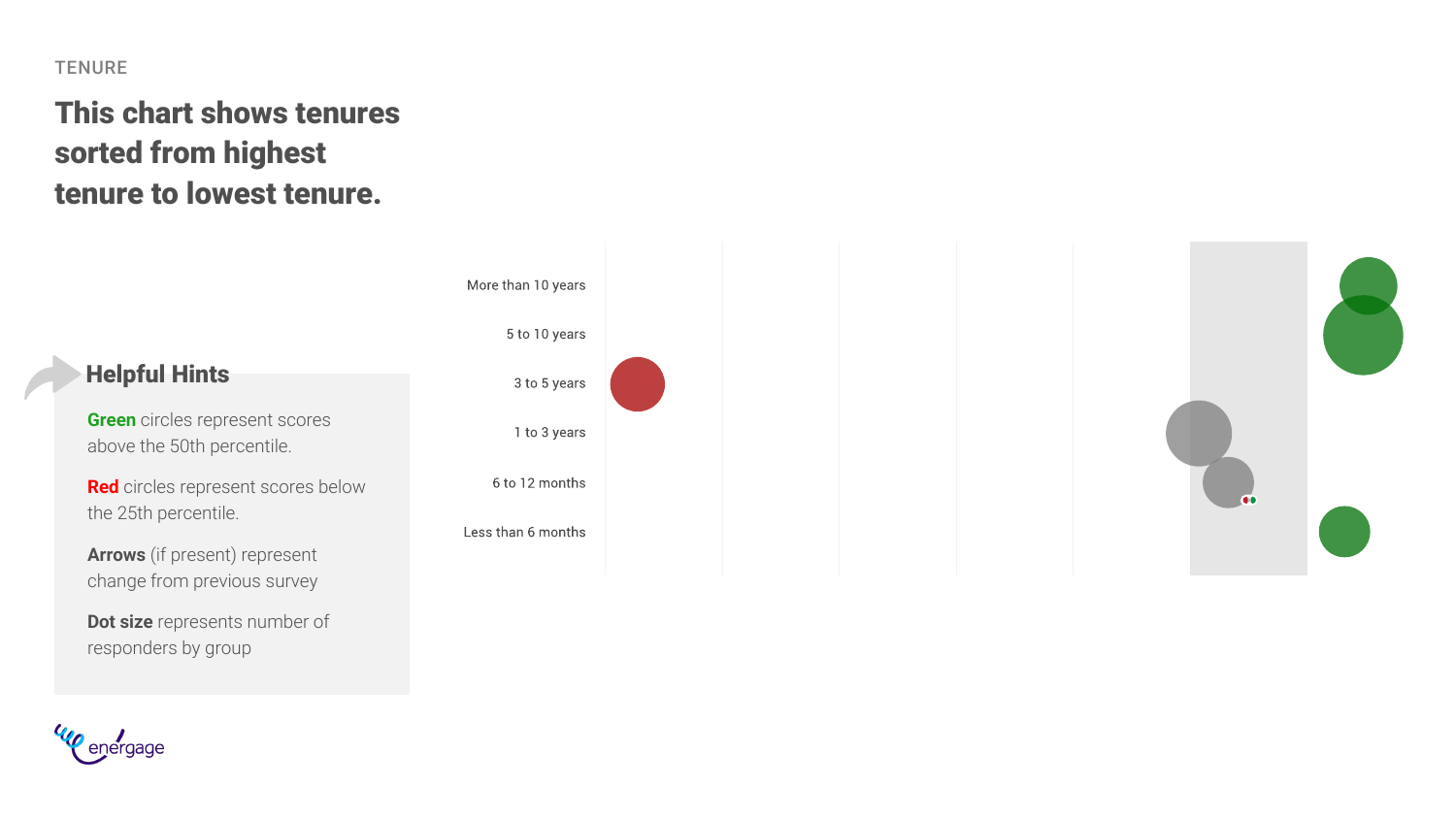#### <span id="page-13-0"></span>**STRENGTHS**

These 6 areas stood out as the strengths that Illinois Heartland Library System should celebrate.



We calculate **strengths** according to how a given statement's score, importance and change may be impacting your organization.

eraage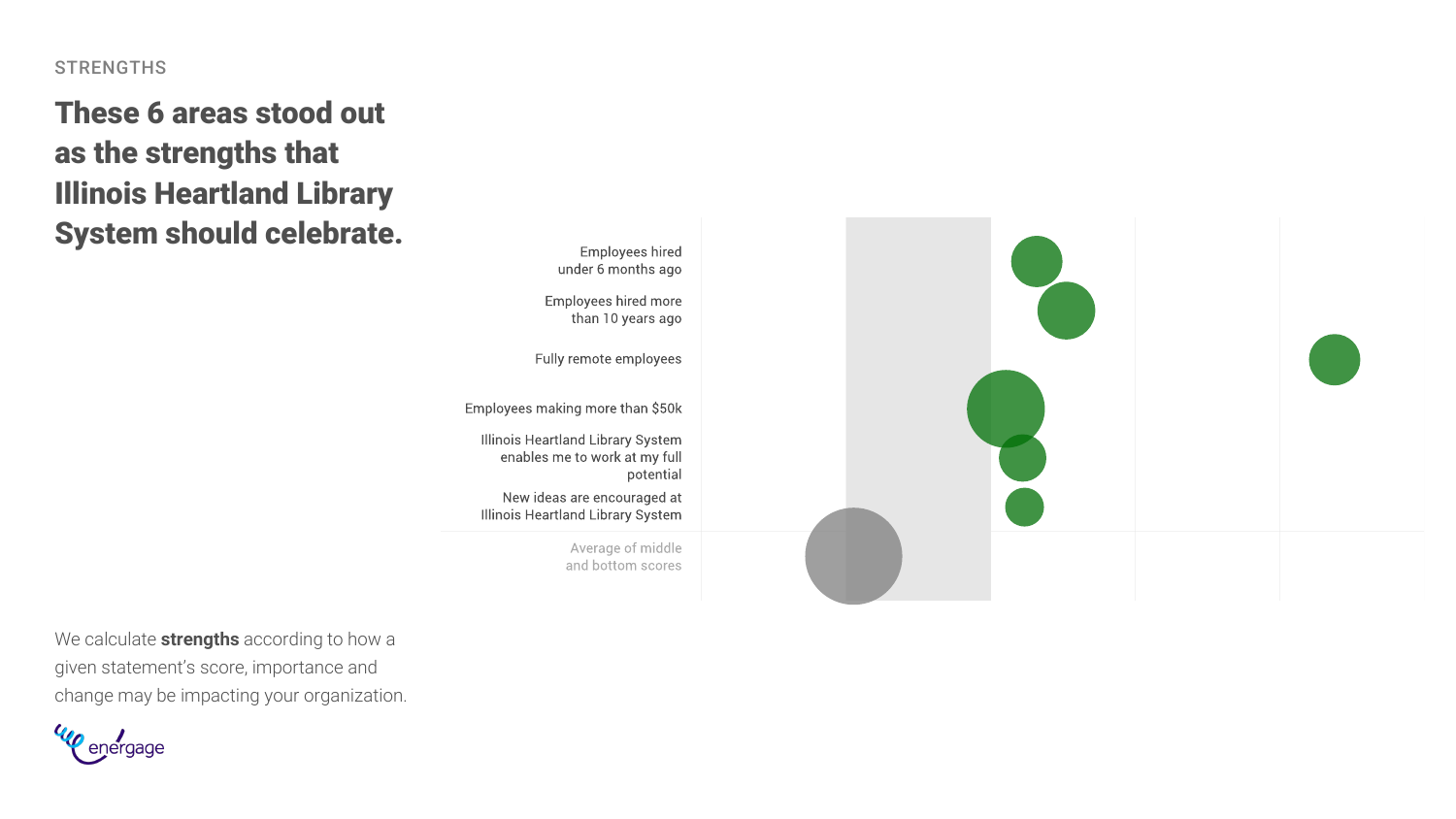#### <span id="page-14-0"></span>FOCUS AREAS

### Analysis of the survey data indicates you should focus your efforts on these 6 areas.

We make recommendations according to how a given statement's score, importance and change may be impacting your organization.

The next page will show you a level deeper on each of these focus areas.

Average of top and middle scores

Employees hired 3-5 years ago

Senior managers understand what is really happening at Illinois Heartland Library System

> Meetings at Illinois Heartland Library System make good use of my time

**Illinois Heartland Library System** encourages different points of view

I believe Illinois Heartland Library System is going in the right direction

**Illinois Heartland Library System** operates by strong values



eraaae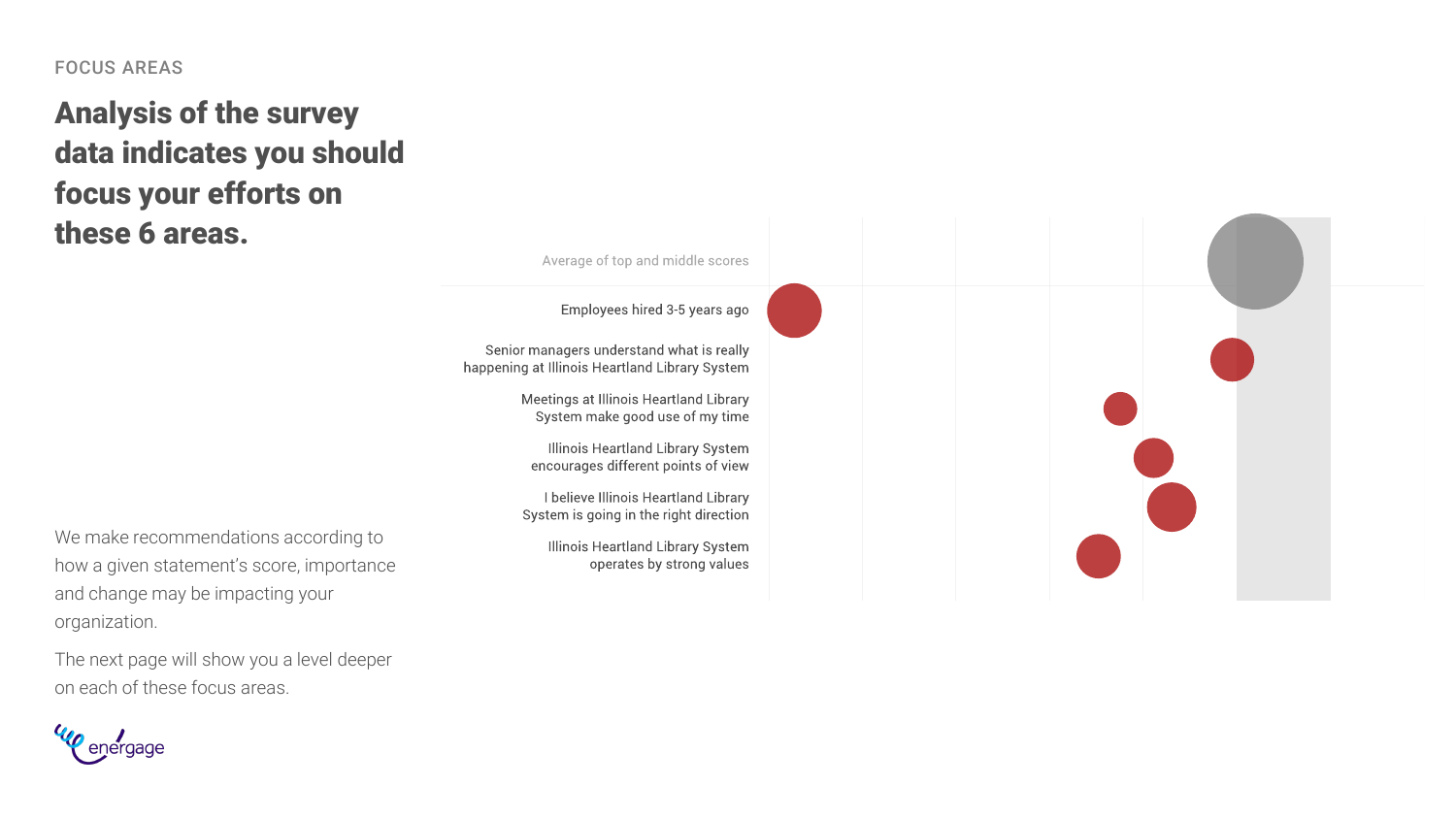#### MORE ABOUT YOUR FOCUS AREAS

### These are the areas contributing to Illinois Heartland Library System's focus areas.

The bulleted items under each headline are the top opportunities that emerged as **Focus Areas** for Illinois Heartland Library System.

ergage

#### **Not operating by strong values**

*Low scores are widespread and not isolated to a few groups*

### **Different points of view not encouraged**

- Fully on-site employees
- Employees hired 1 5 years ago
- Full-time Employee

#### **Not believing in Illinois Heartland Library System's direction**

- Management
- Fully on-site employees
- Employees hired under 6 months ago

### **Meetings not providing value**

*Low scores are widespread and not isolated to a few groups*

#### **Senior managers not understanding what's really happening**

- Part-time Employee
- Employees hired 3-5 years ago
- Employees hired 6-12 months ago

### **3 to 5 years**

- Not believing in Illinois Heartland Library System's direction
- Not operating by strong values
- Senior managers not understanding what's really happening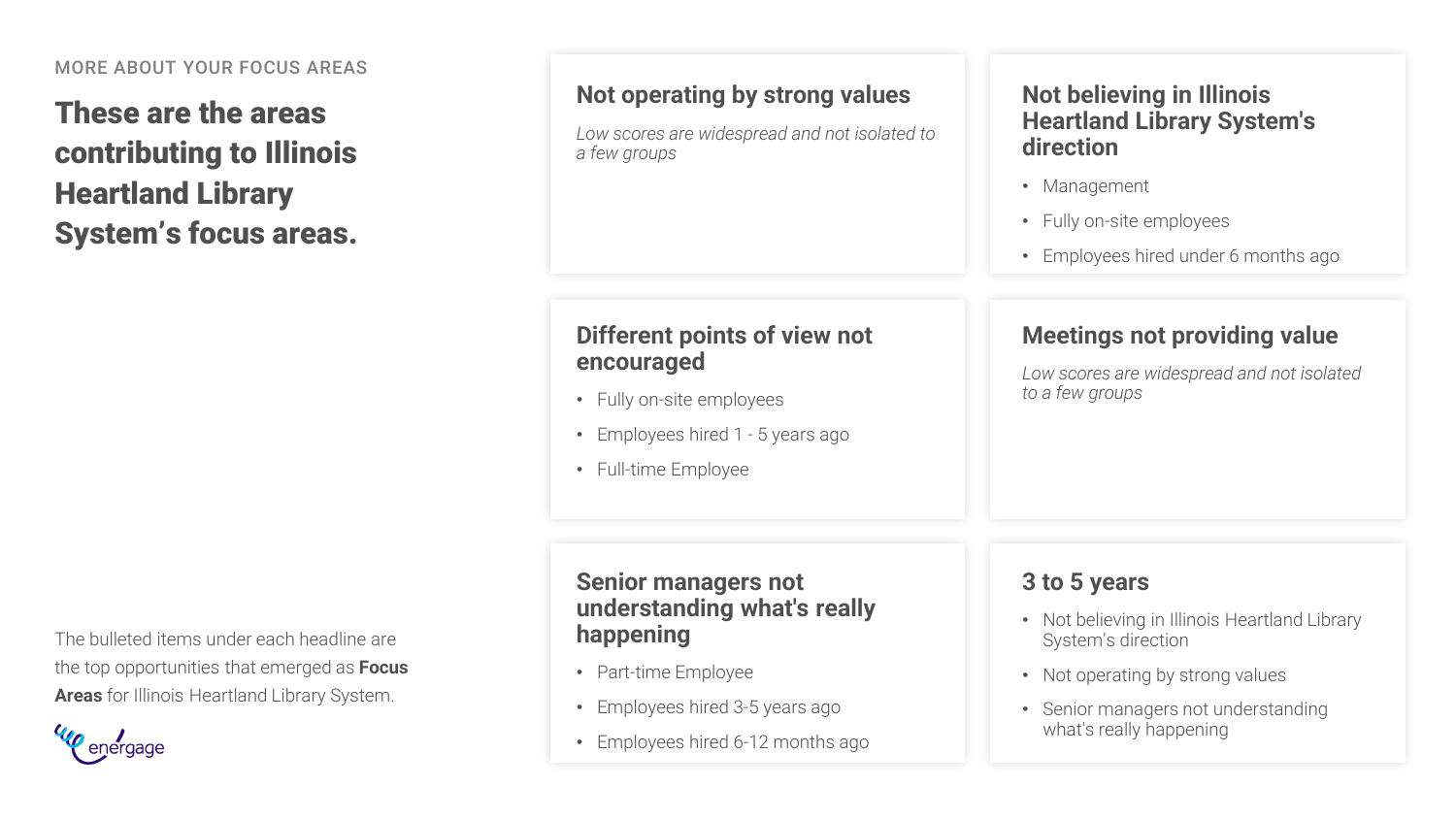## <span id="page-16-0"></span>We realize you might already have a plan in mind. We can help.

There are a few key things that we recommend for every organization:

- **Thank your employees.** They put time into providing thoughtful feedback.
- **Discuss your survey results.** This step is best done at the department level. This helps employees know and feel that they were heard.
- **Take action.** Identify tangible, visible actions you can take that will have impact on your organization

**Energage can help.** Energage has helped thousands of organizations build intentional cultures. From action tracking to consulting, we can discuss the best methods for implementing a plan that uncovers the most important and actionable sections of your survey results.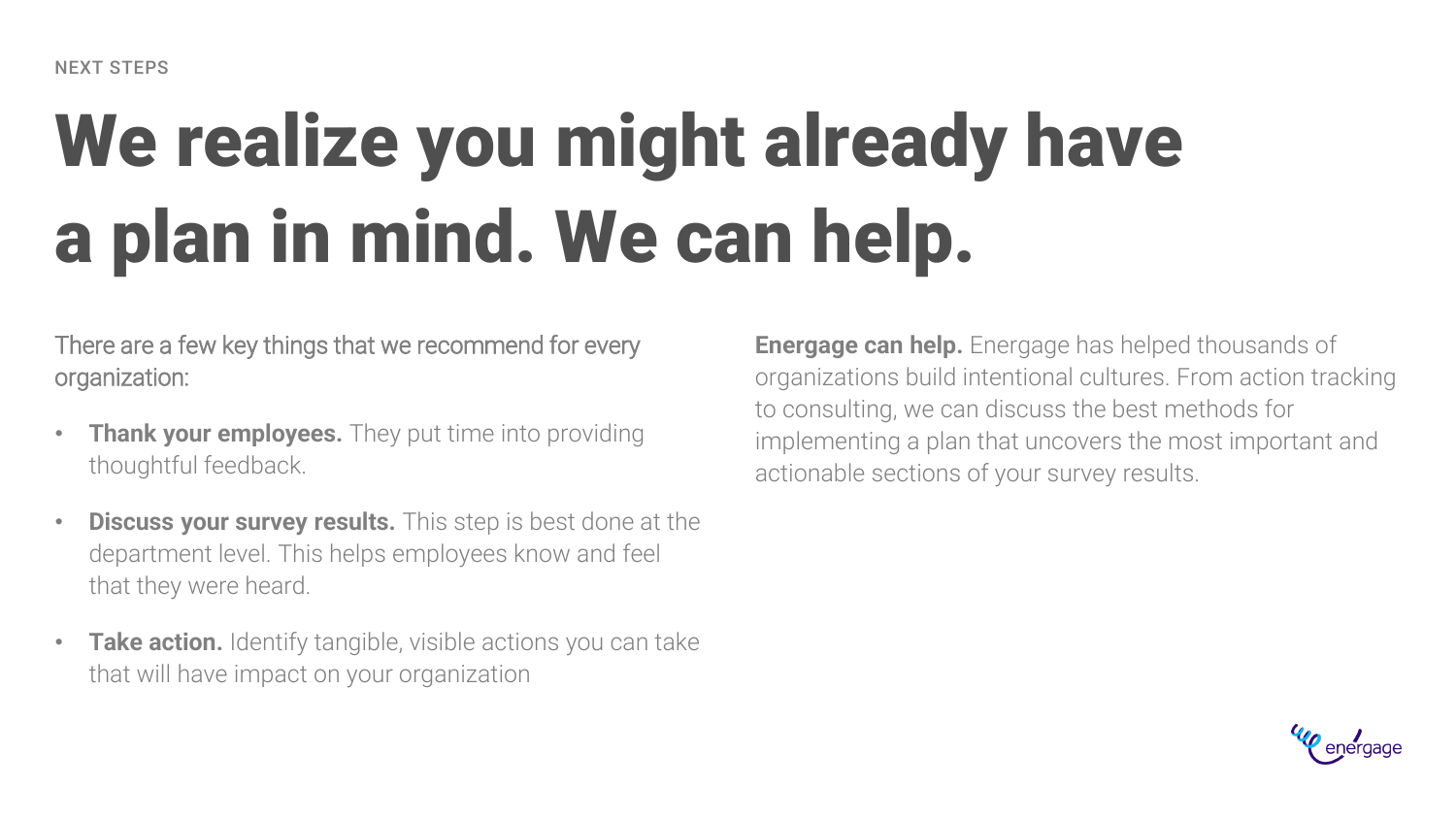## <span id="page-17-0"></span>This report uses the most advanced employee survey analytics available.

Our patented analytics system studies your results to find out what really matters — and where you can make the most impact. This report is designed to start impactful conversations, making it easier to accomplish your organization's goals, mission and purpose.

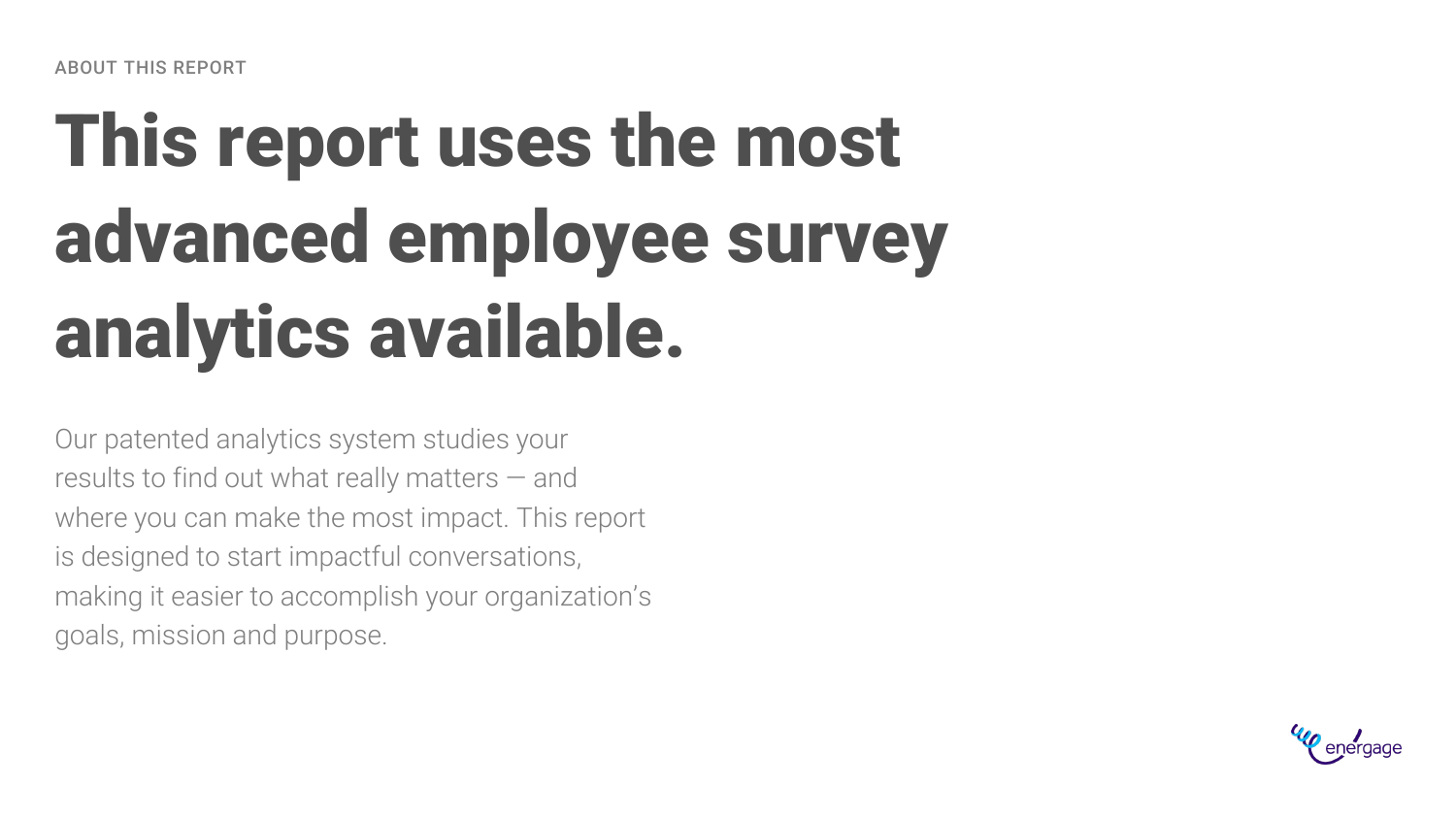## What is individualized benchmarking?

**Individualized benchmarking** is when employee responses from one organization are compared individually to those of another. This comparison between allows us to accurately determine if the response is notable.

For example, a newly hired part-time employee may slightly agree that they believe their organization is going in the right direction. Her interpretation of "slightly agree" might be very different from a longtenured executive also slightly agreeing.

Energage uses individualized benchmarking to capture nuances between similar types of employees in comparable organizations.